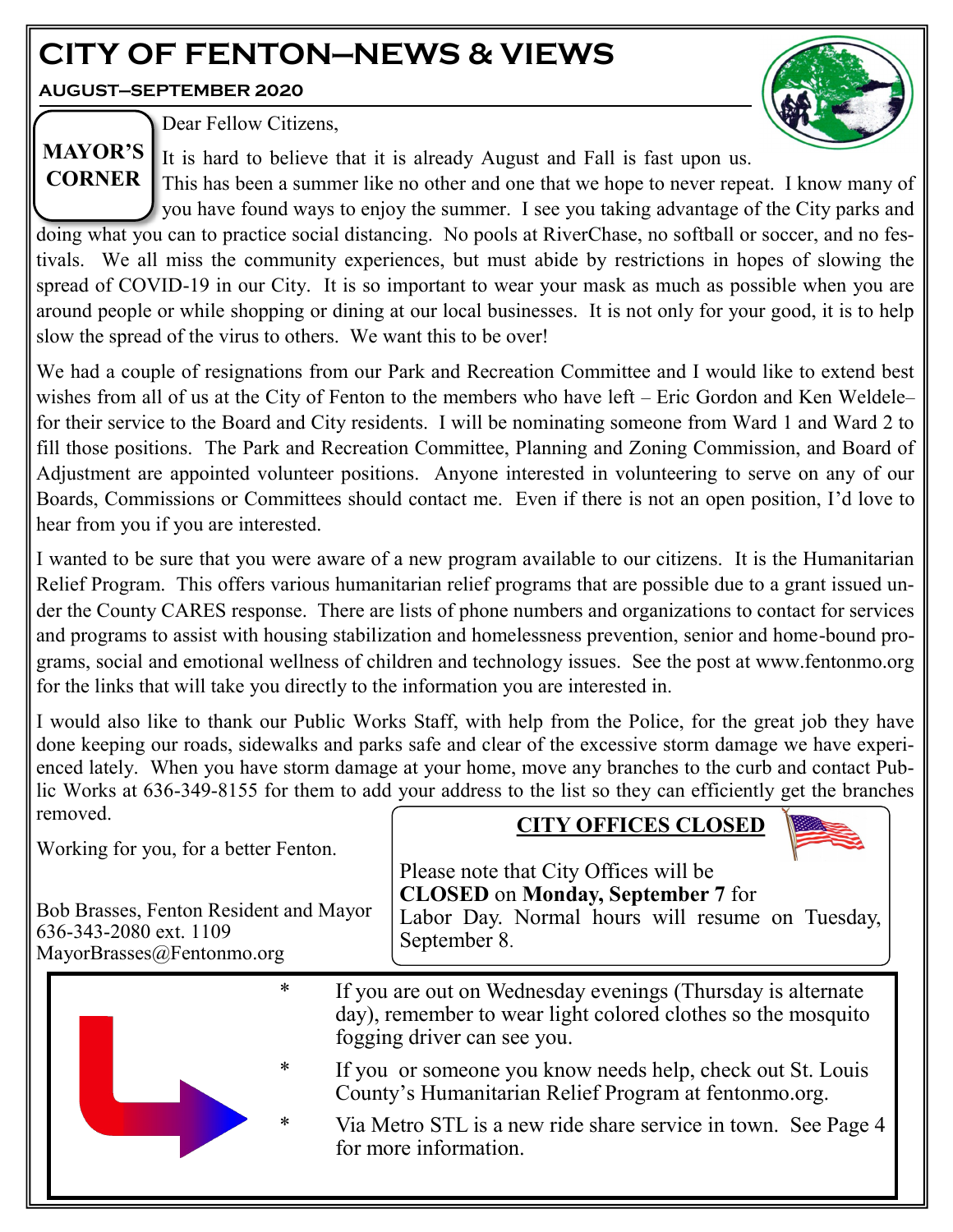## **PLANNING & ZONING COMMISSION PUBLIC HEARING NOTICE**



On **Tuesday, September 1, 2020,** the Planning & Zoning Commission will hold a Public Hearing at 7:00 p.m. during their regularly scheduled meeting via video/ teleconference to consider the following:

## **OLD BUSINESS: None**

## **NEW BUSINESS:**

- ✓ **CASE 2020-TXT-05:** A Petition by JR Mayer Management and JDN Enterprises for amendments to the Zoning Code as follows: 1) to amend Section 445.010 to delete "multiple-dwelling residential buildings" as prohibited in non-residential districts; 2) to amend Section 475.050(A) Purpose of the "HP-1" Hospitality Park District to include "high-density multifamily dwellings"; and 3) to amend Section 476.010 Land Use Matrix to allow Multi-Family Dwelling as a permitted use in the "HP-1" Hospitality Park District.
- ✓ **CASE 2020-SP-03:** A Petition by Patrick Bennet of Civil & Environmental Consultants, Inc. on behalf of Wally's – Fenton for Sign Plan Review of proposed signage at 2055 Fenton Logistic Park Boulevard. The property is zoned "PID" Planned Industrial Development.
- ✓ **CASE 2020-SPR-07:** A Petition by Grey Eagle Distributors for Site Plan Review of a proposed 238,640 square-foot building (office, warehouse/distribution facility) at 801 Assembly Parkway. The parcel is addressed as 2055 Fenton Logistics Park Boulevard and is zoned "PID" Planned Industrial Development.

#### **For more information, please call Community Development at (636) 349-8110.**

## **MOSQUITO CONTROL**

Summer is almost over, but the mosquitos are still out! Here are some ways to reduce the mosquito population in your neighborhood.

- Eliminate standing water sites where mosquitoes can breed.
- Clean out clogged rain gutters and downspouts so they won't hold water.
- Empty, clean and refill birdbaths on a weekly basis.
- If you have a pool, make sure the cover isn't holding water and breeding mosquitoes.
- Keep in mind that mosquitoes nest in vegetation and other protected places; keep the grass cut and bushes trimmed.



### **NEW BUSINESS CORNER**

The following businesses have received an Occupancy Permit and are calling Fenton "home."



**Waterlogic Americas, LLC** 259 Wolfner Drive *Water Cooler Sales and Service*

## **Guardian Relocation**

2223 Hitzert Court *Moving & Storage Company*

### **Swim Theory, LLC**

1728 West Park Center Drive, Suite C *Video Analysis of Bike, Run and Swim Technique for Triathletes*

### **Healthcare Infection Control Solutions, LLC**

261/263 Wolfner Drive *Distributor of Medical Products such as Protective Equipment and Pharmacy Products*

## IMPORTANT!

We are requesting your assistance with a very serious situation. There has been an increase of batteries in the residential recycle recently. As you know, batteries are not recyclable. But more importantly, **batteries can become combustible and cause fires in Recycle Trucks and Recycle Centers.** This is very dangerous for all.



Please be sure to recycle **all** your batteries at Lowe's or Home Depot. Thank you!

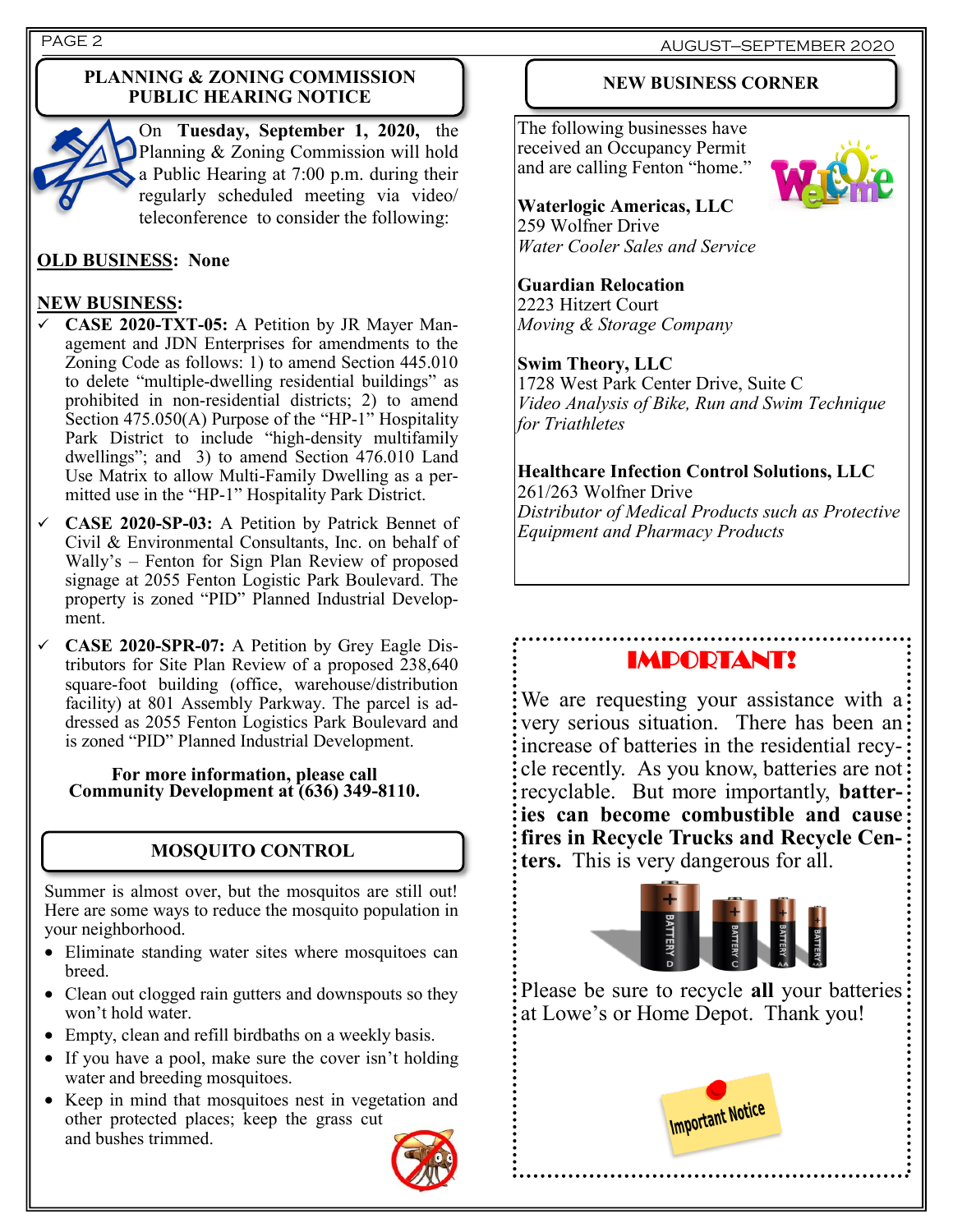## **FENTON HISTORICAL SOCIETY**

The monthly meeting of the Fenton Historical Society will be held on **Thursday, September 3 at 7:00 p.m.**  The Fenton Historical Society is located at #1 Church Street in Olde Towne Fenton.

For more information, call (636) 326-0808 or visit our website: **www.fentonhistory.com.**

## **YARD WASTE PROGRAM**

Every Monday morning the Public Works crews start collecting lawn debris. All biodegradable bags with stickers and sticks/limbs that are bundled no longer than four (4) feet will be picked up. Since this service is so popular during this time of year, it might take our crews two, three or sometimes four days to collect everything. All lawn debris set out by 7:00 a.m. Monday will be picked up that week. Please do not set out lawn debris after 7:00 a.m. Monday morning. The crews canvas the City in a specific pattern. It is very disruptive to our normal schedule to retrace our steps when residents call after the crew has been in your area.



## **HUMANITARIAN RELIEF PROGRAM**

St. Louis County has created several informational publications intended to educate residents and stakeholders about various humanitarian relief programs being rolled out as a result of the Humanitarian Relief Grant awards issued under the County CARES response.

See City website, fentonmo.org, for further information.

### **ST. LOUIS COUNTY POLICE FENTON PRECINCT**

Old and unused prescriptions in your home could be potentially dangerous. Often this can be an easy source for someone thinking about abusing prescription medications and can pose danger to pets or chil-



dren who may accidentally ingest them. They can also be confusing for elderly people who may have multiple prescriptions.

Throwing old pills in the trash is often not the safest way to dispose of old medication and flushing may [contaminate the water supply.](https://www.cdc.gov/healthywater/observances/pill_disposal.html)

Disposing unwanted medication in Permanent Drug Disposal boxes is the safest option. Boxes are located at pharmacies, fire stations, hospitals, and police departments.

St. Louis County Police Department has Permanent Drug Disposal boxes at the following locations.

- First Precinct 11815 Benham Rd, North County
- Fourth Precinct 323 Sappington Barracks Rd, South County
- Third Precinct 9928 Gravois Rd, Affton
- Seventh Precinct 232 Vance Rd, Valley Park

For a full list of drop off locations in the St. Louis area, visit the NCADA website.

> **Neighborhood Policing Officer P.O. Aaron Dilks 3219 / (636) 349-8120 625 New Smizer Mill Road Fenton, MO 63026**

# **"A" Sales Tax Summary "B" (Pool) Sales Tax Summary Combined Sales Tax Summary Generated Redistributed Generated Redistributed Generated Redistributed**  $$482,713$   $$246,300 (51.0%)$   $$189,330$   $$184,851 (97.6%)$   $$672,043$   $$431,151(64.2%)$ **SALES TAX REDISTRIBUTIONS TO ST. LOUIS COUNTY FOR JULY 2020 SALES TAX REDISTRIBUTIONS TO ST. LOUIS COUNTY FOR JUNE 2020 "A" Sales Tax Summary "B" (Pool) Sales Tax Summary Combined Sales Tax Summary Generated Redistributed Generated Redistributed Generated Redistributed**  $$527,723$   $$259,825 (49.2%)$   $$208,398$   $$108,119 (51.9%)$   $$3736,121$   $$367,944 (50%)$

The year-to-date amount redistributed to St. Louis County for 2020 is \$1,839,413 (52.7%).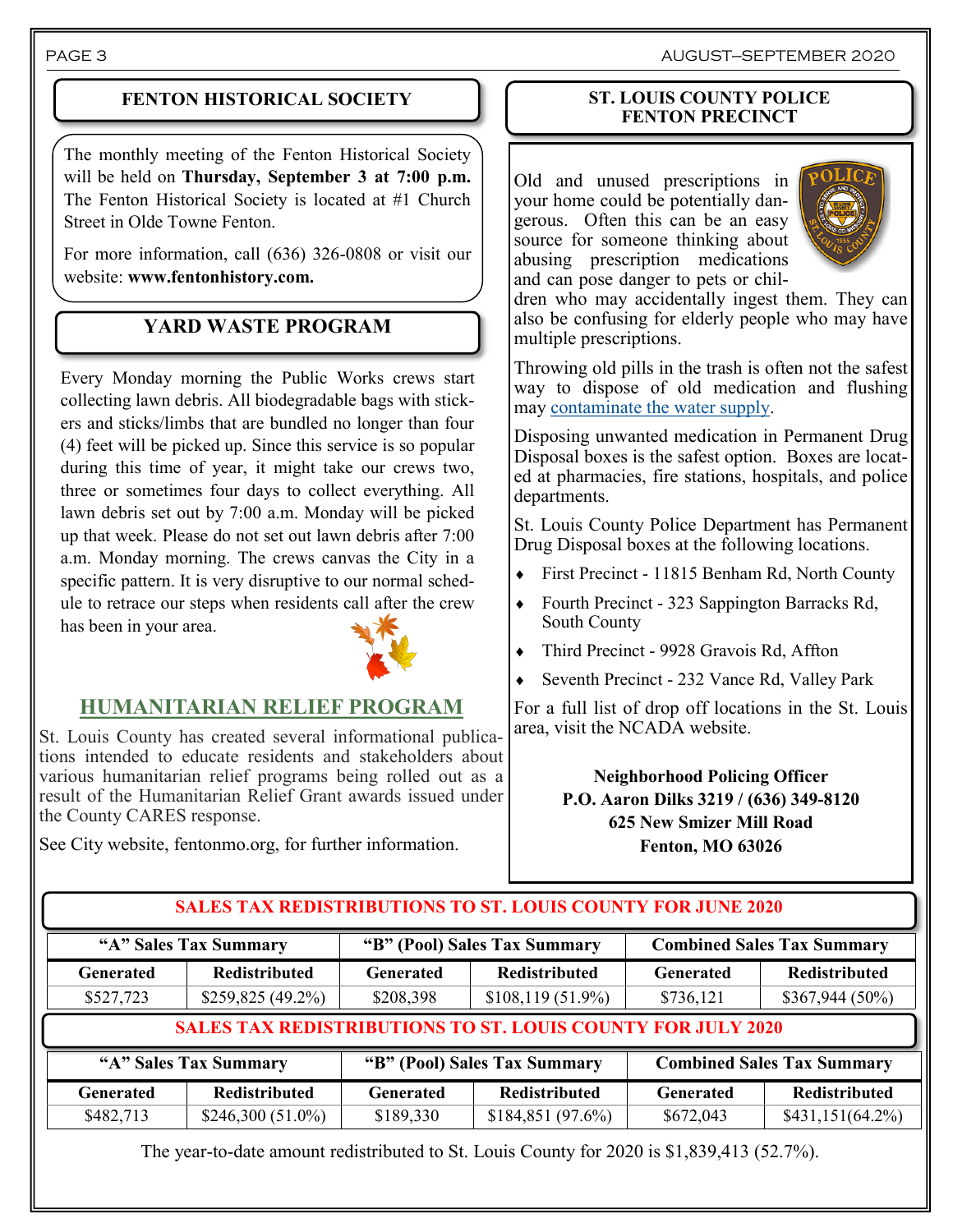#### **DECISIONS FROM THE JULY 2020 BOARD OF ALDERMEN MEETINGS**

#### *DECISIONS*

✓ Approved Board of Aldermen President of the Board, Committees, Chairmen and Liaisons.



- Approved to send a letter to Governor signed by Mayor and all Aldermen requesting a special session to address internet sales tax.
- Approved to lift the hiring freeze.
- $\checkmark$  Determined the salt/sign building roof replacement project can be completed in house.
- Approved to resume adult softball.
- $\checkmark$  Approved Amendments to Chapter 480 in conjunction with the review of the overall Zoning Code codification.
- Approved, with conditions, a petition by Patrick Bennet of Civil & Environmental Consultants, Inc. on behalf of Wally's — Fenton for Site Plan Review of a proposed 35,037 square-foot automotive convenience store located at 2055 Fenton Logistic Park Boulevard.
- $\checkmark$  Approved annual Flu Shots.
- Approved request to surplus vehicles at Public Works.
- Approved to renew the solid waste and recyclable materials collection and disposal services contract with Waste Connections of Missouri, Inc.
- Approved to participate in 2020 Operation Clean Stream.
- Approved to have Essential Network Technology replace a security camera at RiverChase.
- $\checkmark$  Approved updated preliminary plans for the "I-44/Meramec River Crossing-Trail Bridge Approaches".

#### *ORDINANCES*

- #4054 Ord. amending Section 476.010, Land Use Matrix, of the Zoning Code to allow Healing Arts Establishment as a use allowed by Special Use Permit in the "IP-1" Industrial Park District.
- ✓ **#4055** Ord. approving a Special Use Permit for Box Back Parkinson's d/b/a Rock Steady Boxing to operate a Healing Arts Establishment at 2275 Cassens Drive, Suite 107.
- #4056 Ord. authorizing the Mayor to execute a first amendment to the independent contractor agreement for the Assistant Prosecuting Attorney Services with Prosecution Services LLC.
- ✓ **#4057** Ord. readopting the City of Fenton's procedure to disclose potential conflicts of interests and substantial interests for certain City officials, codified as Chapter 150 of the Municipal Code of the City of Fenton.
- ✓ **#4058** Ord. authorizing the Mayor to execute an agreement with Mid-States Petroleum Equipment, Inc. for the Gasoline Facilities Upgrades/Calcium Tank Replacement Project.
- ✓ **#4059** Ord. authorizing the Mayor to execute a Community Assistance Agreement between the City of Fenton, Missouri and the Missouri Department of Conservation for the management/improvements at certain City lakes.
- ✓ **#4060** Ord. authorizing the Mayor to execute an agreement with Barcom Electronic, Inc. d/ b/a Barcom Security for Security/Fire Alarm Monitoring, Maintenance, and Repair Services.
- ✓ **#4061** Ord. repealing and enacting a new Chapter 225 relating to Solid Waste.

### **PUBLIC WORKS JOB OPENINGS**

Public Works has the following employment opportunities:

> **Administrative Assistant Building and Grounds Worker Lead Building and Grounds Worker Maintenance Worker I Maintenance Worker II Maintenance Worker III**

Employment Applications and additional information on the positions are available on our website at fentonmo.org. Please contact City Clerk Jane Hungler if you have any other questions.

**NEW ON-DEMAND TRANSIT SERVICE**



Via Metro STL is available in our area! Seven days a week from 5 a.m. to 9 p.m., you will be able to hail a vehicle directly from your smartphone using the Via app and

travel to locations in the Valley Park/Fenton area. Rides are free through the month of August and \$2 per ride thereafter.

Via Metro STL is a shared ride service. Via's advanced technology matches multiple passengers headed in the same direction to provide quick and efficient shared trips without lengthy detours or inconvenient schedules.

Riders without a smartphone or who require a wheelchair-accessible vehicle can book their trips on Via Metro STL by

calling 636-251-3328. For more information on the new on-demand service, visit metrostlouis.org/via.

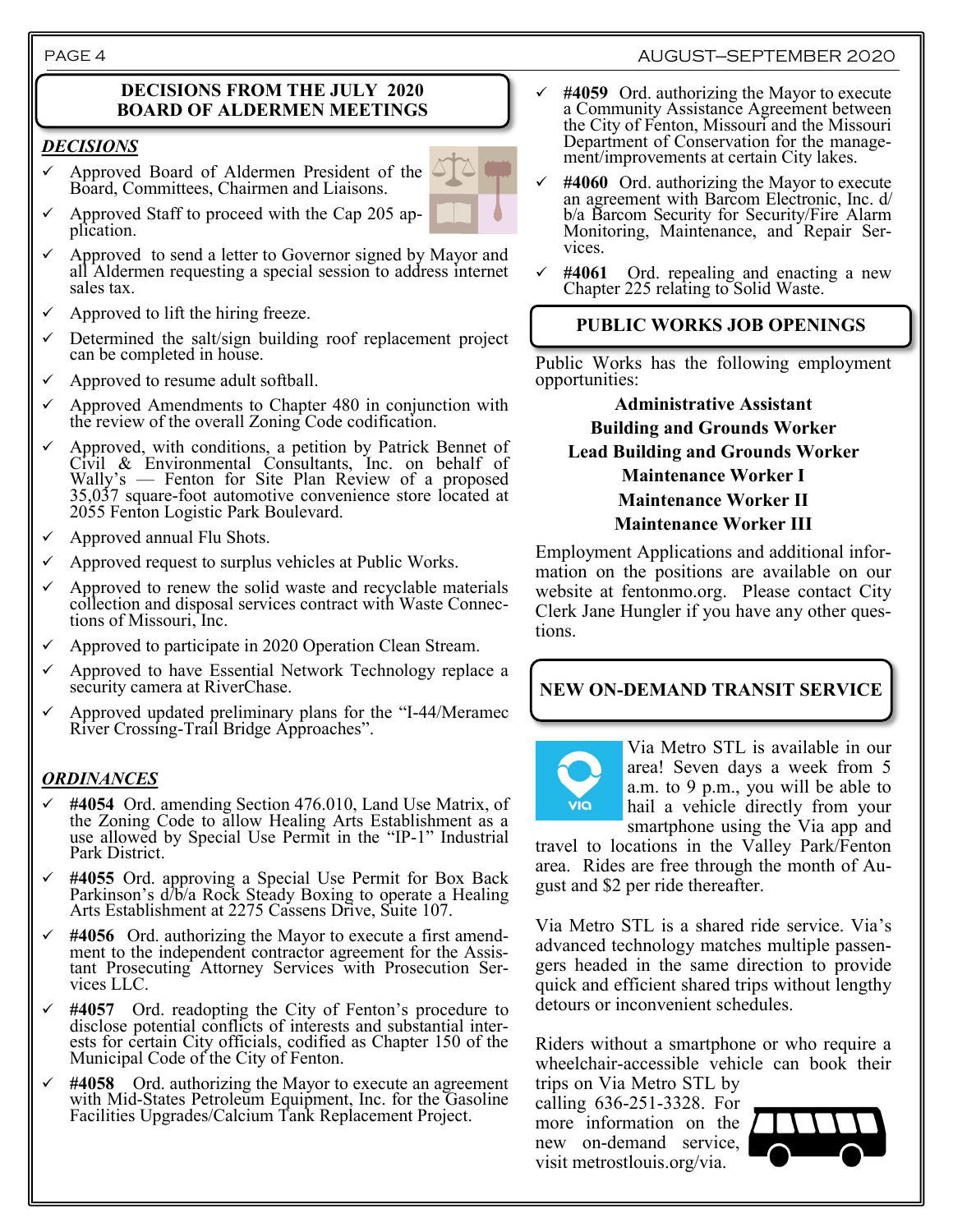PAGE 5 AUGUST—SEPTEMBER 2020

**RiverChase has reopened to members only at a 25% maximum occupancy.**

## **To enter the facility members must:**

- Always wear a mask except when exercising
- Answer a series of questions about COVID-19
- Have their temperature taken

## **Hours of Operation:**

Monday – Friday: 7:00 a.m. – 7:00 p.m. Saturday: 8:00 a.m. – 7:00 p.m. Sunday: 10:00 a.m. – 5:00 p.m.

## **Programs being offered at this time:**

- Silver Sneakers: Tuesdays and Thursdays 10:30 a.m.
- Personal Training: Monday Friday

## **Programs not being offered at this time:**

Rentals Stay-N-Play Summer Camps Swimming Lessons Aerobics Classes

Drinking fountains and handheld equipment will be unavailable during this time. The showers, locker rooms, family changing areas, gymnasium, jungle room, multipurpose room, aerobics room and the rain forest playground are closed.

The indoor and outdoor pools will remain closed until further notice.



RiverChase has the following employment opportunities:

## **Recreation Supervisor — Camp Front Desk**

Employment Applications and additional information on the positions are available on our website at fentonmo.org. Please contact City Clerk Jane Hungler if you have any other questions.



## www.facebook.com/FentonParks

## **PARKS & RECREATION NOMINATIONS SOUGHT FOR JOHN FABICK COM-MUNITY SERVICE AWARD**



Mayor Bob Brasses and the Board of Aldermen are officially requesting

nominations for the annual "John Fabick Community Service Award". This award was named in memory of Mr. Fabick for his dedication to our community and his corporate leadership.

Actions being recognized must benefit the City of Fenton or its residents in some manner. The individual must live or be employed within the Fenton City limits and the business or civic group must be located within the City limits.

Nomination forms were available as of July 1, 2020. To obtain a nominating form, contact City Hall at (636) 343-2080. All nominations must be forwarded to City Hall by September 25, 2020. The Mayor and Board of Aldermen will meet to review all nominations for a final decision. The award will be presented at the November Board of Aldermen Meeting.



# CONSTRUCTION UPDATE: GRAVOIS ROAD

The construction of Gravois Road is ongoing with utility relocations and pavement removal and replacement. As the project progresses, lane closures and traffic shifts will be adjusted as the project warrants. Please use caution while traveling this area. As always, thank you for your patience as the City continues to improve the roadways.



## **REMINDER FROM PUBLIC WORKS**

## **Don't deposit leaves or lawn clippings in the street!**

Please keep our gutters clear of leaves, grass clippings and

debris to prevent them from being washed into storm sewers during rain events. Yard waste should be mulched or bagged and removed from your property. Thank you.